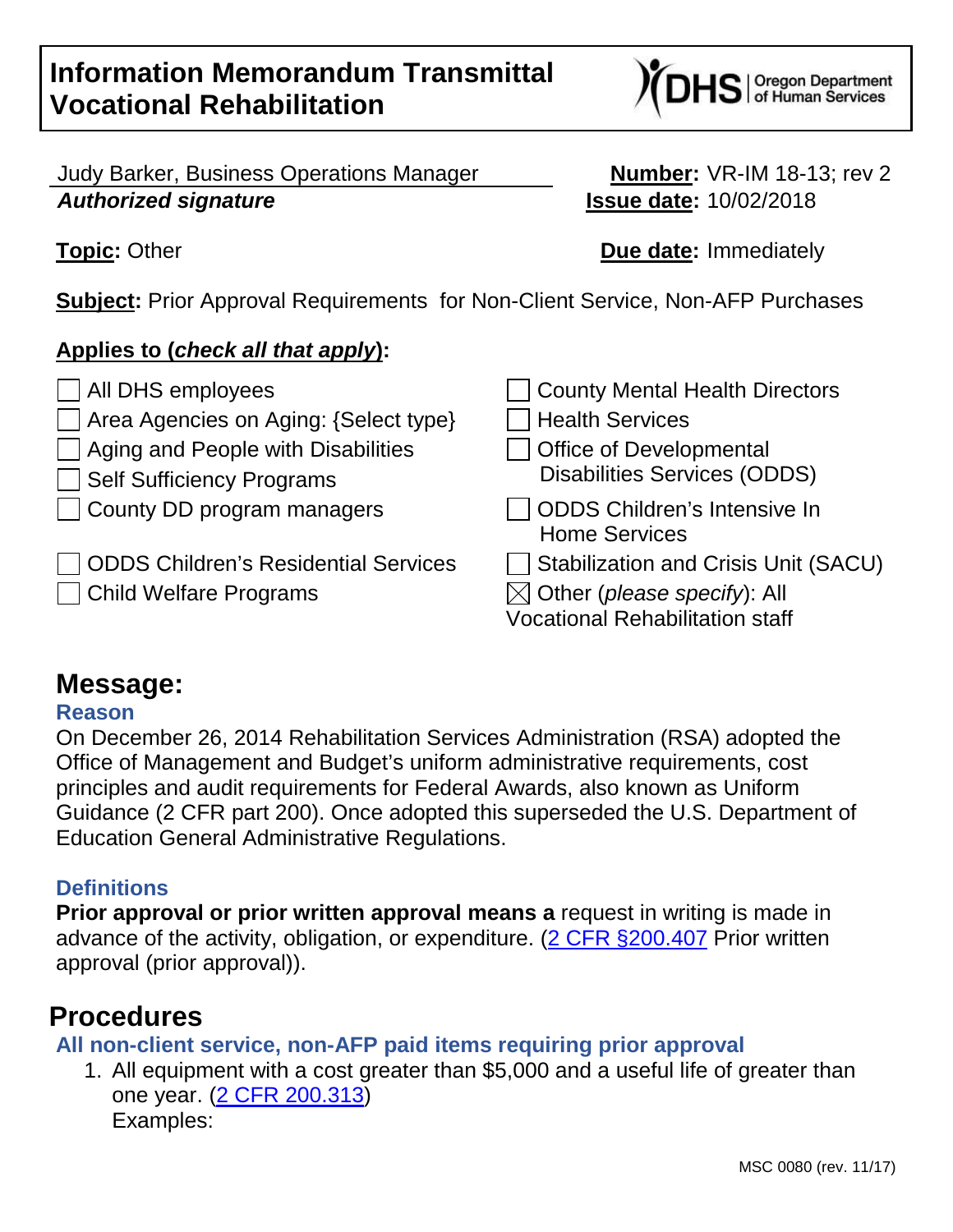- Smart Boards
- Information Technology Equipment and Systems
- Special order desk or chairs for the office including modular furnishings
- Telephone networks
- Printing and reproduction equipment
- Motor vehicles
- 2. Cost of membership in any civic or community organization. If the organization lobbies, it must provide written documentation stating that the VR funds will not be used for lobbying purposes. (2 CFR 200.454)
- 3. Severance payments beyond normal turnover. (2 CFR 200.431)
- 4. Fines, penalties, damages and other settlements resulting from violations of, alleged violations of, or failure to comply with Federal, state, tribal, local or foreign laws and regulations when incurred as a result of compliance with specific provisions of the Federal award. (2 CFR 200.441)
- 5. Cost of housing allowance and personal living expense for personnel of the non-Federal entity's employees. (2 CFR 200.445)
- 6. Cost of management consultants, attorneys, accountants, or investment counselors, whether or not these individuals are employees of the nonfederal entity, in connection with establishment or reorganization of an organization. (2 CFR 200.455)
- 7. Cost related to the ordinary and normal rearrangement and alteration of facilities are allowable only as direct charged costs with prior approval. (2 CFR 200.462)

## **Process for Prior Approval of Non-Client, Non-AFP Purchases**

1. Identify all activities or purchases within the organization that fall into any of the categories above.

2. Submit the following information to VR Business Operations mail box <provide the email> and the manager you need approval from:

- a. Item to be purchased
- b. Justification for the purchase
- c. Three (3) quotes or bids of cost for the item in question. Note: if you are not using the lowest quote, provide why and who has approved this.

3. VR Business Operation will submit the above information along with the required grant information to RSA for prior approval.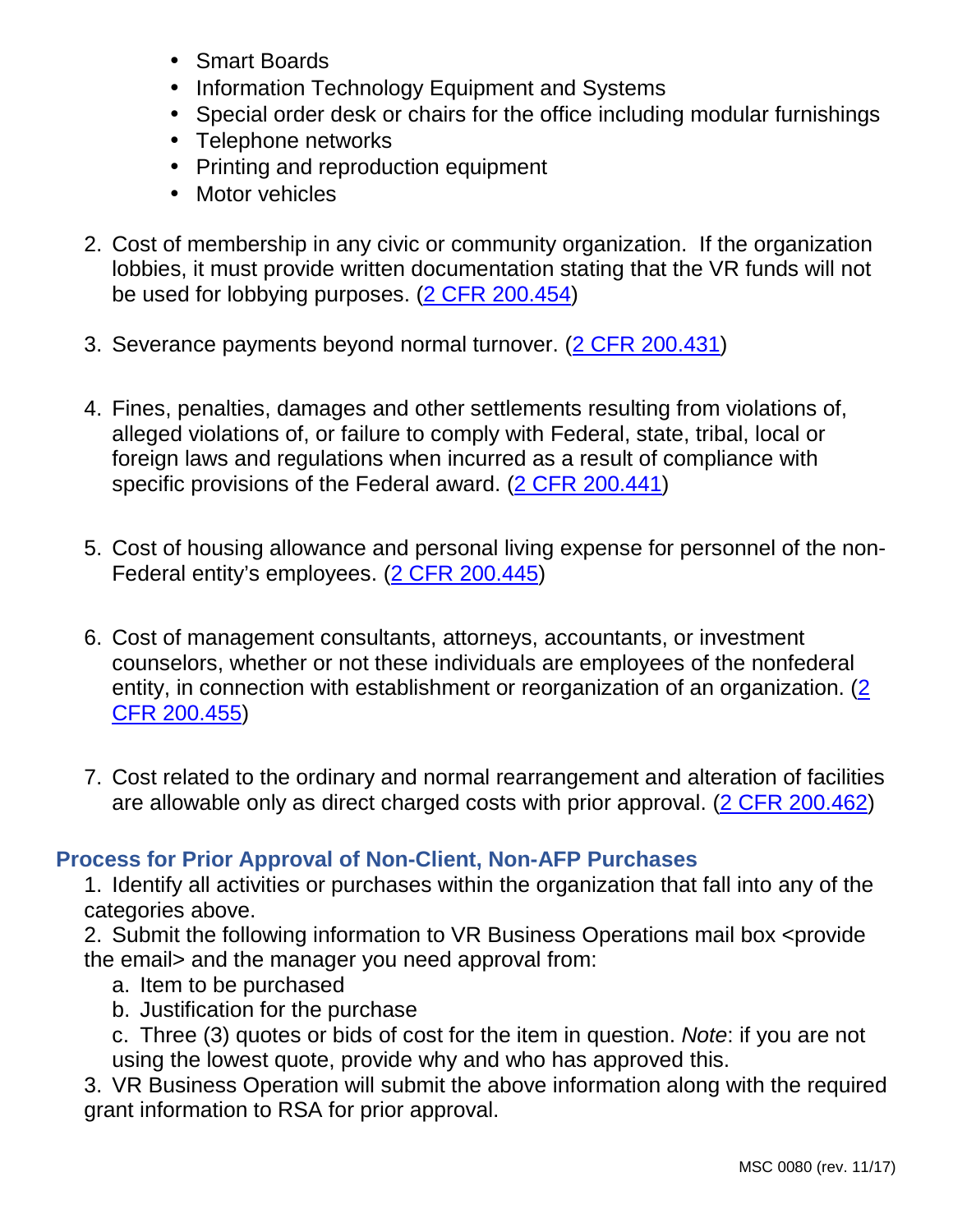4. VR Business Operations will track requests against aggregate prior approval, if applicable.

5. Once prior approval is received in writing from RSA VR Business Operations will forward this information to the requestor.

6. The requestor can now move forward with the purchase/work that has been approved.

7. If at any time during the implementation the cost increases contact VR Business Operations so an increase to the prior approval can be submitted to RSA.

#### **References**

2 CFR Part 200—Uniform Administrative Requirements, Cost Principles, and Audit Requirements for Federal Awards

2 CFR §200.313 Equipment

2 CFR §200.407 Prior written approval (prior approval)

2 CFR §200.431 Compensation—fringe benefits

2 CFR §200.439 Equipment and other capital expenditures

2 CFR §200.441 Fines, penalties, damages and other settlements

2 CFR §200.445 Goods or services for personal use

2 CFR §200.454 Memberships, subscriptions, and professional activity costs

2 CFR §200.455 Organization costs

2 CFR §200.462 Rearrangement and reconversion costs

If you have any questions about this information, contact:

Contact(s): Judy Barker

Phone: 503-945-6217 Fax:

Email: JUDY.A.BARKER@dhsoha.state.or.us

**Attachment: Frequently Asked Questions**